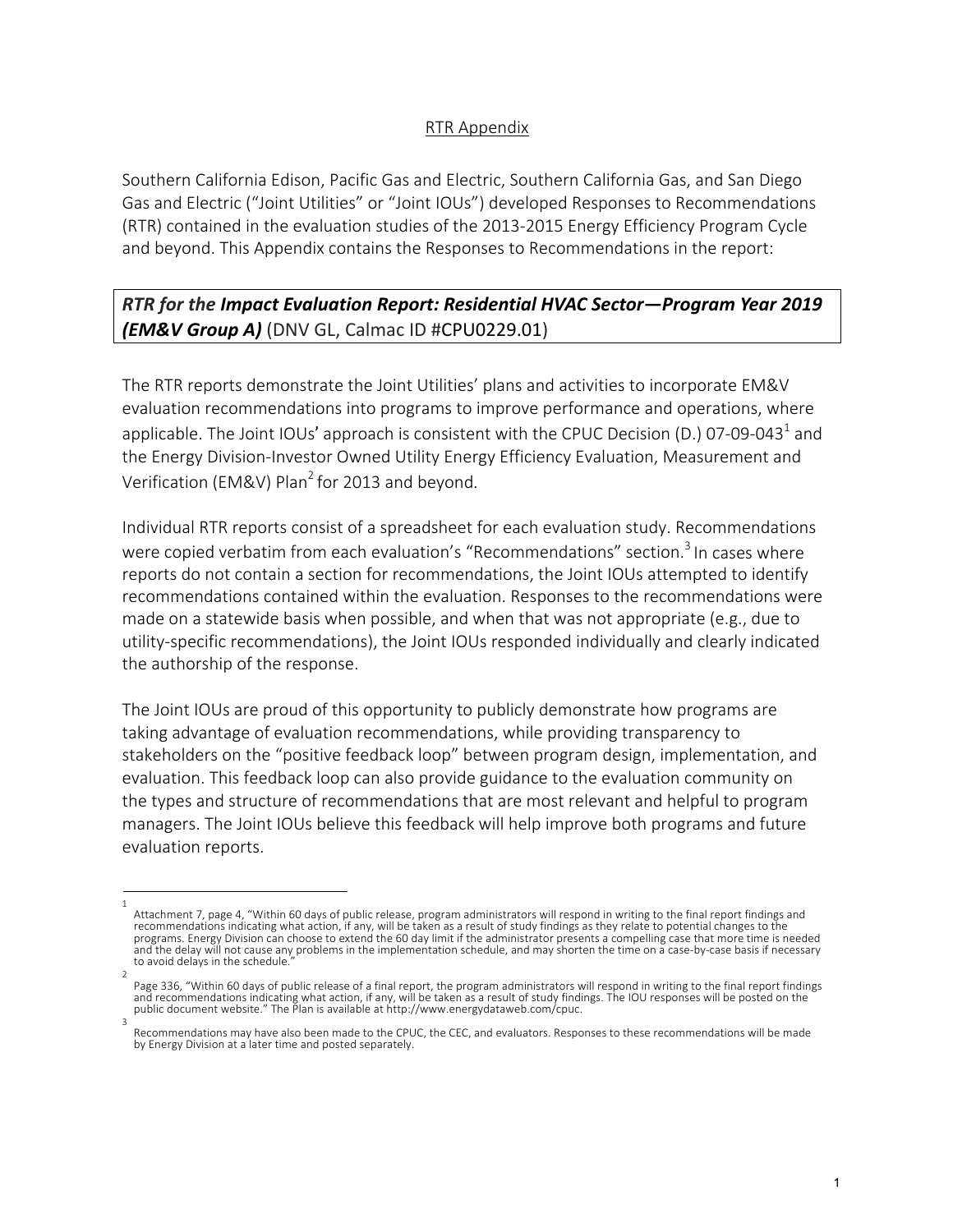## **Response to Recommendations (RTR) in Impact, Process, and Market Assessment Studies**

**Study Title:** Impact Evaluation Report: Residential HVAC Sector—Program Year 2019 (EM&V Group A)

**Program:** HVAC

**Author:** DNV GL

**Calmac ID:** CPU0229.01

**Link to Report:** http://calmac.org/publications/CPUC\_Group\_A\_Residential\_HVAC\_Impact\_Evaluation\_Report\_PY2019\_Final.pdf

|      |      |                                                                                                                                                                                                                                                                                                                                                                                                                                                                                                                                                                                            |                                                                                                                                                                                                                                                                                                                                                                                                                                                     |                                                                  | <b>PG&amp;E</b> (if applicable)              |                                                                                                                                                                                                                                                                                                                                                                                                                                                                                                                                                                                                                                                     | <b>SCE</b> (if applicable)                    |                                                                                                                                                                                                                                                                                                                                                                                                                                                                                                                                                                                                                                                                                                                                     | <b>SCG</b> (if applicable)                    |                                                                                                                                                                                                                                                                                                                             | <b>SDG&amp;E (if applicable)</b>              |                                                                                                                                                                                                                                                                                                                                                                                                                                                                                                                                                                                                                                                                    |
|------|------|--------------------------------------------------------------------------------------------------------------------------------------------------------------------------------------------------------------------------------------------------------------------------------------------------------------------------------------------------------------------------------------------------------------------------------------------------------------------------------------------------------------------------------------------------------------------------------------------|-----------------------------------------------------------------------------------------------------------------------------------------------------------------------------------------------------------------------------------------------------------------------------------------------------------------------------------------------------------------------------------------------------------------------------------------------------|------------------------------------------------------------------|----------------------------------------------|-----------------------------------------------------------------------------------------------------------------------------------------------------------------------------------------------------------------------------------------------------------------------------------------------------------------------------------------------------------------------------------------------------------------------------------------------------------------------------------------------------------------------------------------------------------------------------------------------------------------------------------------------------|-----------------------------------------------|-------------------------------------------------------------------------------------------------------------------------------------------------------------------------------------------------------------------------------------------------------------------------------------------------------------------------------------------------------------------------------------------------------------------------------------------------------------------------------------------------------------------------------------------------------------------------------------------------------------------------------------------------------------------------------------------------------------------------------------|-----------------------------------------------|-----------------------------------------------------------------------------------------------------------------------------------------------------------------------------------------------------------------------------------------------------------------------------------------------------------------------------|-----------------------------------------------|--------------------------------------------------------------------------------------------------------------------------------------------------------------------------------------------------------------------------------------------------------------------------------------------------------------------------------------------------------------------------------------------------------------------------------------------------------------------------------------------------------------------------------------------------------------------------------------------------------------------------------------------------------------------|
| Item | Page | <b>Findings</b>                                                                                                                                                                                                                                                                                                                                                                                                                                                                                                                                                                            | <b>Best Practice /</b><br><b>Recommendations</b><br>(Verbatim from<br><b>Final Report)</b>                                                                                                                                                                                                                                                                                                                                                          | Recommen-<br>dation<br>Recipient                                 | <b>Disposi-</b><br>tion                      | <b>Disposition Notes</b>                                                                                                                                                                                                                                                                                                                                                                                                                                                                                                                                                                                                                            | Disposi-<br>tion                              | <b>Disposition Notes</b>                                                                                                                                                                                                                                                                                                                                                                                                                                                                                                                                                                                                                                                                                                            | Disposi-<br>tion                              | <b>Disposition Notes</b>                                                                                                                                                                                                                                                                                                    | Disposi-<br>tion                              | <b>Disposition Notes</b>                                                                                                                                                                                                                                                                                                                                                                                                                                                                                                                                                                                                                                           |
|      |      |                                                                                                                                                                                                                                                                                                                                                                                                                                                                                                                                                                                            |                                                                                                                                                                                                                                                                                                                                                                                                                                                     | If incorrect,<br>please<br>indicate and<br>redirect in<br>notes. | Choose:<br>Accepted<br>Rejected,<br>or Other | Examples:<br>Describe specific program change,<br>give reason for rejection, or indi-<br>cate that it's under further review.                                                                                                                                                                                                                                                                                                                                                                                                                                                                                                                       | Choose:<br>Accepted,<br>Rejected,<br>or Other | Examples:<br>Describe specific program change,<br>give reason for rejection, or indi-<br>cate that it's under further review.                                                                                                                                                                                                                                                                                                                                                                                                                                                                                                                                                                                                       | Choose:<br>Accepted,<br>Rejected,<br>or Other | Examples:<br>Describe specific program change,<br>give reason for rejection, or indi-<br>cate that it's under further review.                                                                                                                                                                                               | Choose:<br>Accepted,<br>Rejected,<br>or Other | Examples:<br>Describe specific program change,<br>give reason for rejection, or indi-<br>cate that it's under further review.                                                                                                                                                                                                                                                                                                                                                                                                                                                                                                                                      |
| 1    | 49   | NTGRs are higher than claimed.<br><b>Additional Supporting Information:</b><br>Ex post NTGRs are higher than ex ante<br>in all cases except the furnace and<br>RCA measure groups. This is likely a<br>product of the program delivery<br>methods going through contractors<br>and via direct install. Most of these<br>measures are things that few end-us-<br>ers think about on their own, so the<br>proactive program delivery method is<br>a key factor in getting people to install<br>the measures.                                                                                 | DNV GL recommends PAs in-<br>corporate the direct-install<br>design components of these<br>residential HVAC programs<br>when offering additional en-<br>ergy saving technology that is<br>unfamiliar to most customers,<br>such as the coil cleaning, duct<br>sealing, fan controls, and fan<br>motor replacement measure<br>groups in this evaluation.                                                                                             | All PAs                                                          | Accepted                                     | PG&E will consider and encourage<br>3rd party vendors to consider in-<br>corporating these measures in fu-<br>ture residential programs with<br>HVAC measures if it is determined<br>that they are cost effective direct<br>install measures to implement.                                                                                                                                                                                                                                                                                                                                                                                          | Accepted                                      | In line with DNVGL recommenda-<br>tion, SCE currently offers duct seal-<br>ing, fan controls, and fan motor re-<br>placement measures through our<br>Residential Direct Install program.                                                                                                                                                                                                                                                                                                                                                                                                                                                                                                                                            | Accepted                                      | SoCalGas will consider and encour-<br>age 3rd party vendors to consider<br>incorporating these HVAC<br>measures through our Residential<br>Direct install programs.                                                                                                                                                         | Accepted                                      | SDG&E's current Multi-family pro-<br>gram is an example of a recently<br>awarded third-party implementer<br>which has a blend of direct install<br>HVAC measures that address the<br>evaluations recommendation.<br>These recommendations will con-<br>tinue to be considered for all fu-<br>ture programs that have these of-<br>ferings.                                                                                                                                                                                                                                                                                                                         |
| 2    | 49   | Evaluated gross savings of fan controls<br>are very low.<br><b>Additional Supporting Information:</b><br>Overall, the kWh, peak kW, and<br>therms GRRs for this measure group<br>are 19%, 13%, and 0%, respectively.<br>The low electricity savings may result<br>from the competing effects of this<br>technology and smart communicating<br>thermostats, both of which are capa-<br>ble of delaying fan turn-off and were<br>often reportedly installed together.<br>The analysis produced no appreciable<br>gas savings for the heating focused<br>SCG fan motor controller technology. | Investigate whether fan con-<br>trols and Smart Communi-<br>cating Thermostats fan delay<br>functionality is redundant.<br>We recommend PAs and the<br>ex Ante review team further<br>study whether the Smart<br><b>Communicating Thermostat</b><br>technology provides the same<br>delayed- shutoff function as<br>the separate fan controls<br>technology group, and if so,<br>adjust expected savings or eli-<br>gibility for both technologies. | All PAs                                                          | Accepted                                     | Most modern heating and cooling<br>units include fan delay controls as<br>part of their control strategies.<br>New smart devices may also in-<br>clude fan delay as part of their<br>control algorithms. The oppor-<br>tunity here is how to determine<br>the "delay" time to maximize the<br>heat recovery from the evaporator<br>after the compressor shuts off and<br>how to avoid competing technolo-<br>gies interfering with each other.<br>Should the situation arise where<br>both measures are being consid-<br>ered at the same residence, PG&E<br>will investigate how to calculate<br>the effect on savings or eligibility<br>for both. | Accepted                                      | Similar to DNVGL recommenda-<br>tion, SCE recommends for future<br>CPUC sponsored studies to evalu-<br>ate Smart Communicating Ther-<br>mostat (SCT) measure savings con-<br>tributions from both temperature<br>optimization and fan control fea-<br>tures relative to measure saving<br>contributions from dedicated fan<br>control technology. These studies<br>will support future improvements<br>on impact evaluation results and<br>savings allocations particularly for<br>DI bundled measures.<br>SCE, as part of future SCT workpa-<br>per updates, is planning to include<br>measure eligibility requirements<br>to exclude the installation of fan<br>control technology (particularly for<br>DI offerings with bundled | Accepted                                      | SoCalGas engineering staff will<br>continue to collaborate and evalu-<br>ate with CPUC ex-ante staff and<br><b>IOU/PA technical leads on investi-</b><br>gating why gas savings for the<br>heating focused SCG fan motor<br>controller technology is low and<br>will adjust expected savings ac-<br>cordingly if necessary. | Accepted                                      | This evaluation recommendation<br>has been discussed internally and<br>statewide with IOU/PA technical<br>leads. SDG&E's technical staff will<br>continue to collaborate with CPUC<br>ex-ante staff and IOU/PA technical<br>leads on investigating fan delay<br>feature for SCT. And if the findings<br>determine that the majority of the<br>SCT manufactured do have this ca-<br>pability, then we will suggest ways  <br>to adjust related energy savings.<br>Another alternative may be to re-<br>strict measure offerings for SCT if<br>fan delay is implemented at a cus-<br>tomer site, to avoid potential sav-<br>ings overlap and system redun-<br>dance. |